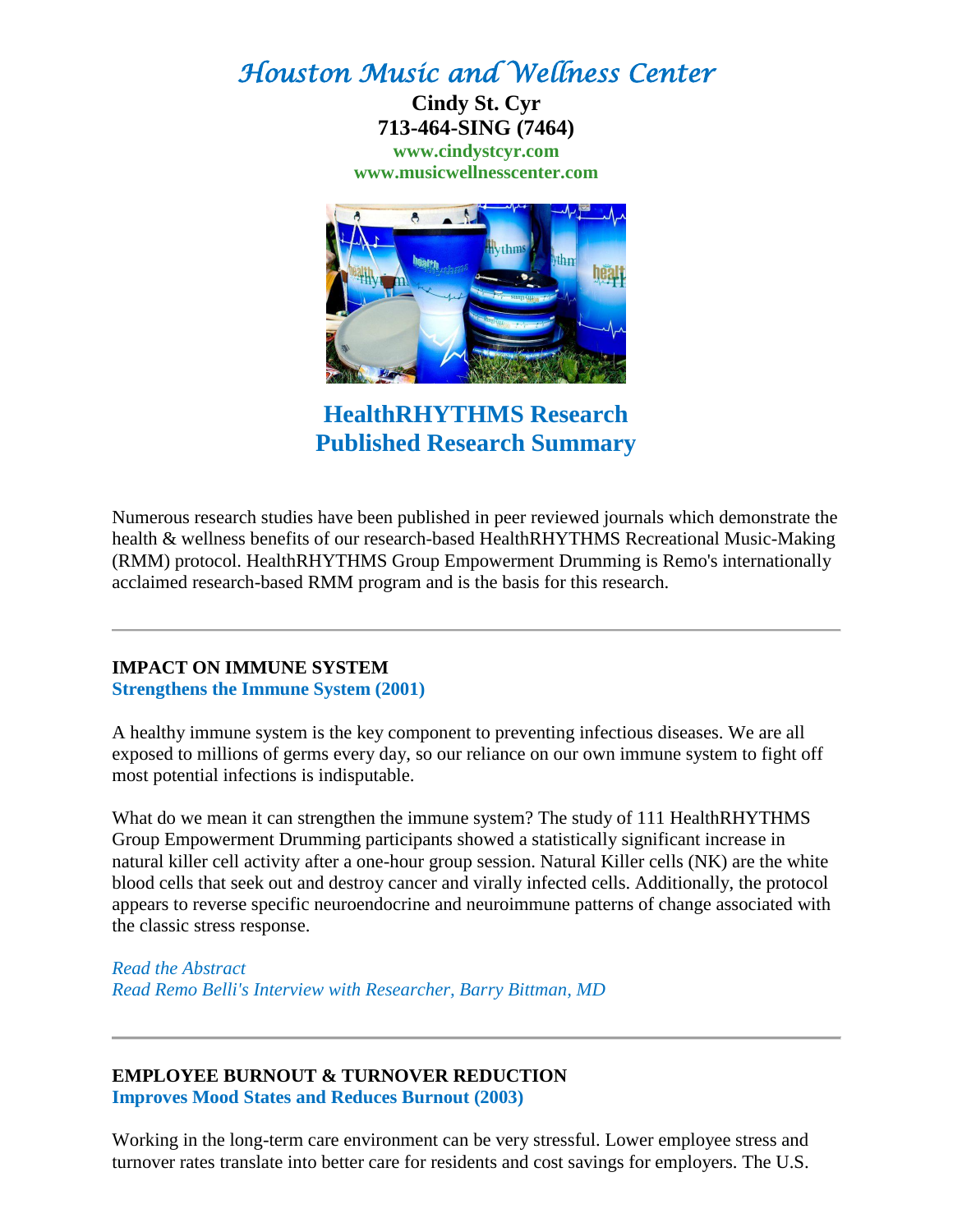Department of Health and Human Services (HHS) estimates there is an annual turnover rate of between 70 to 100 percent in nursing homes (Wilner 1999).

In this 6-session (HealthRHYTHMS) study of 112 long-term care workers 46% demonstrated significant mood improvement. When follow-up testing was done 6 weeks after the end of the study, the improvement in mood had continued to grow increasing to 62%. Based upon what is already known from previous studies of factors that influence an employee's decision to quit, an independent team of economic-impact analysts projected these improvements would result in an 18.3% reduction in turnover. When follow-up was done with this facility the annual turnover experienced was actually reduced even more than these projections. *[Read the Abstract](http://www.remo.com/portal/pages/hr/research/Employee+Burnout.html)*

# **REDUCING STUDENT DROP-OUT RATE**

**[Retains Students: Mood Improvement & Burnout Reduction \(2004\)](http://www.remo.com/portal/pages/hr/research/student-dropout.html)**

In July 2007, a report released by the PricewaterhouseCoopers' Health Research Institute found that though the average nurse turnover rate in hospitals was 8.4%, the average voluntary turnover for first-year nurses was 27.1%. (GIH, 2008) Drop-out rates for nursing schools are rising further compounding this problem.

In this study the mood states of 75 first year associate degree nursing students were evaluated including: tension/anxiety, depression/dejection, anger/hostility, vigor/activity, fatigue/inertia and confusion/bewilderment. In spite of the fact that being required to participate in the study added additional time requirements to their schedule a 28.1% improvement in total mood disturbance was reported. Analysts project that these reductions in burnout and improvements in mood would likely reduce drop-out rates. This has the potential to positively impact the number of nurses completing nursing school and entering the nursing profession. *[Read the Abstract](http://www.remo.com/portal/pages/hr/research/student-dropout.html)*

#### **GENOMIC IMPACT**

**[Reverses Stress on the Genomic Level \(2005\)](http://www.remo.com/portal/pages/hr/HR_research/genomic+stress+impacts.html)**

"Stress is really a component of every disease," says James Rosenbaum, MD. For more information about stress-related illness click here.(link to: STRESS IMPACT: RESEARCH SUMMARY)

This groundbreaking study published in the February 2005 issue of the international research journal Medical Science Monitor shows for the first time that playing a musical instrument can reverse multiple components of the human stress response on the genomic level. We know from previous studies that HealthRHYTHMS Group Empowerment Drumming Protocol (RMM) reduces stress, burnout, improves mood states and boosts the immune system. This study looked at the effects of Recreational Music Making (RMM) at the genomic level and demonstrated not simply a reduction in stress but a reversal in 19 genetic switches that turn on the stress response believed responsible in the development of common diseases. This study also "extends our understanding of individualized human biological stress responses on an unprecedented level".(Bittman, B., 2005)

*[Read the Abstract](http://www.remo.com/portal/pages/hr/HR_research/genomic+stress+impacts.html)*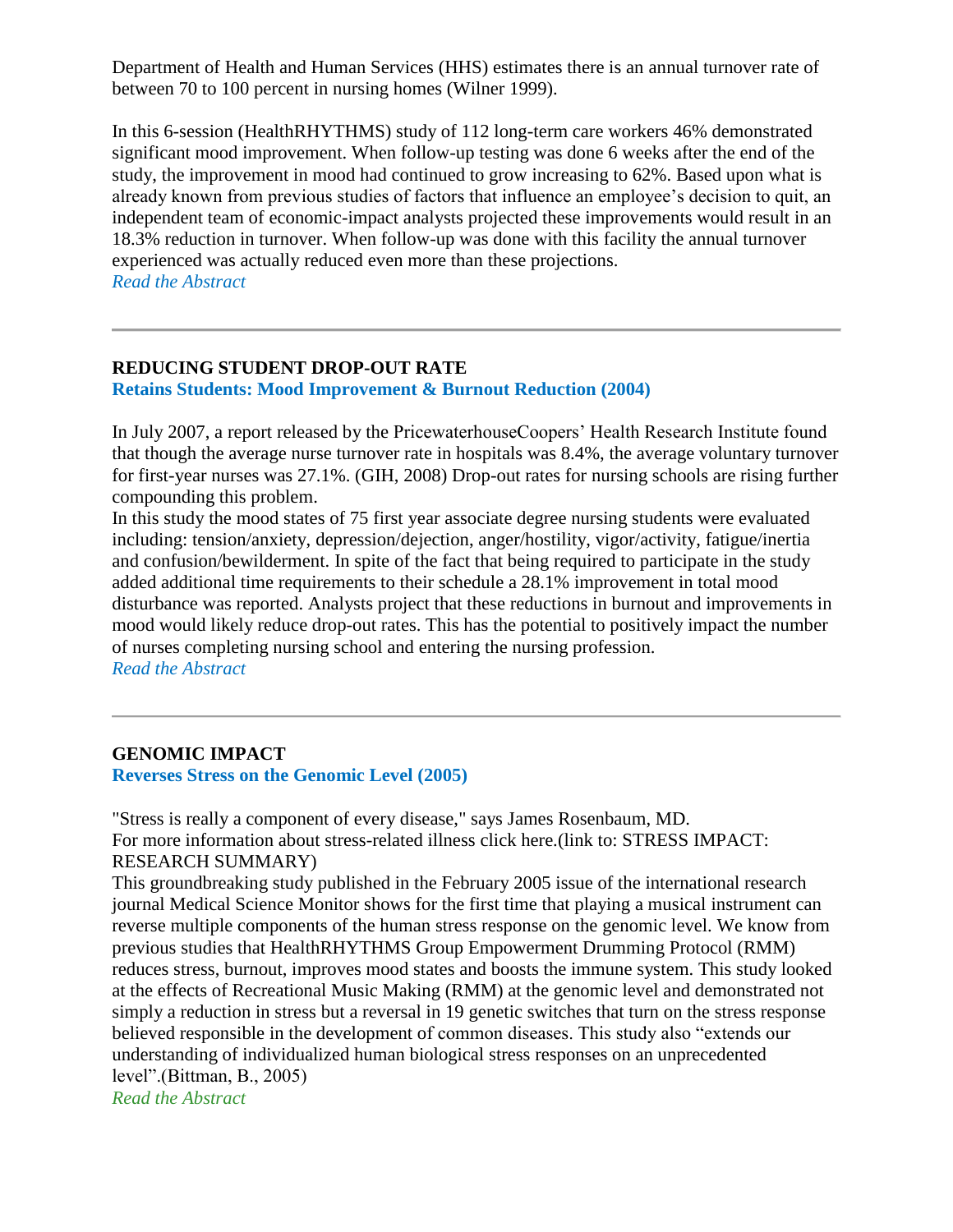#### **CORPORATE EMPLOYEE WELLNESS BENEFITS [Strengthens the Immune System of Corporate Employees \(2007\)](http://www.remo.com/portal/pages/hr/research/Corporate+Impact.html)**

Growing evidence linking job stress to illness emphasizes the importance of finding an effective means of stress management. This study of Corporate Employees in Japan was conducted to assess whether or not this wellness strategy demonstrated a positive effect on stress biology in the corporate environment.

HealthRHYTHMS has significant potential for utilization in the corporate wellness environment. (Masatada, W., Koyama, M., Utsuyama, M., Bittman, B., Kitagawa, M., Hirokawa, K., 2007) *[Read the Abstract](http://www.remo.com/portal/pages/hr/research/Corporate+Impact.html)*

## **CREATIVITY & BONDING IN SENIORS**

**[Recreational Music-Making Inspires Creativity & Bonding in Long-Term Care Residents](http://www.remo.com/portal/pages/hr/research/Creativity+Bonding+Seniors.html) Bittman, B., Bruhn, K., Lim, P., Neve, A., Stevens,C. Knudsen, C. , 2003**

This study demonstrates the efficacy of recreational music-making as a means of inspiring creativity and helping long term care residents bond. Residents reported that RMM activities produced far more favorable effects, when compared with antidepressants or mood-stabilizing drugs.

To test this hypothesis, two real-world laboratories were established at Wesbury United Methodist Retirement Community, Meadville, Pa., a facility with independent living, skilled nursing, assisted living, and memory support (skilled and assisted); and Fredericka Manor, Chula Vista, CA., a retirement campus with independent living, assisted living, and skilled nursing, including 60 beds for persons with dementia.

While ongoing RMM programs are currently offered at both facilities, the data collection period extended from 2002 through 2003. A total of 550 seniors participated in the study. All subjects (or family members when appropriate) signed informed consents, and the protocol was approved by the Institutional Review Board for Human Studies of Meadville Medical Center. The program was conducted by an interdisciplinary facilitation team that included a physician, two music therapists, a music teacher, musicians, and members of the facilities' activities staffs. The program included a Yamaha Clavinova Keyboard assisted drum circle which followed the HealthRHYTHMS Protocol.

Resident Observations: After completion of the program, many residents noted the immediate benefits of creating connections with staff and other residents. Participation in just one RMM session often promoted identifiable and meaningful connections. The predominant conclusion was that there are no "strangers" at the end of an RMM session. Several residents remarked that their ability to more effectively deal with the loss of a loved one or friend was enhanced through RMM sessions. The acknowledgement of a person who had recently passed on served as an effective means for honoring an important relationship through empathetic group support. A number of participants commented that RMM positively influenced their overall perspectives and expectations for living in a long term care environment. In addition, residents reported that RMM activities produced far more favorable effects, when compared with antidepressants or mood-stabilizing drugs. *[Read the Abstract](http://www.remo.com/portal/pages/hr/research/Creativity+Bonding+Seniors.html)*